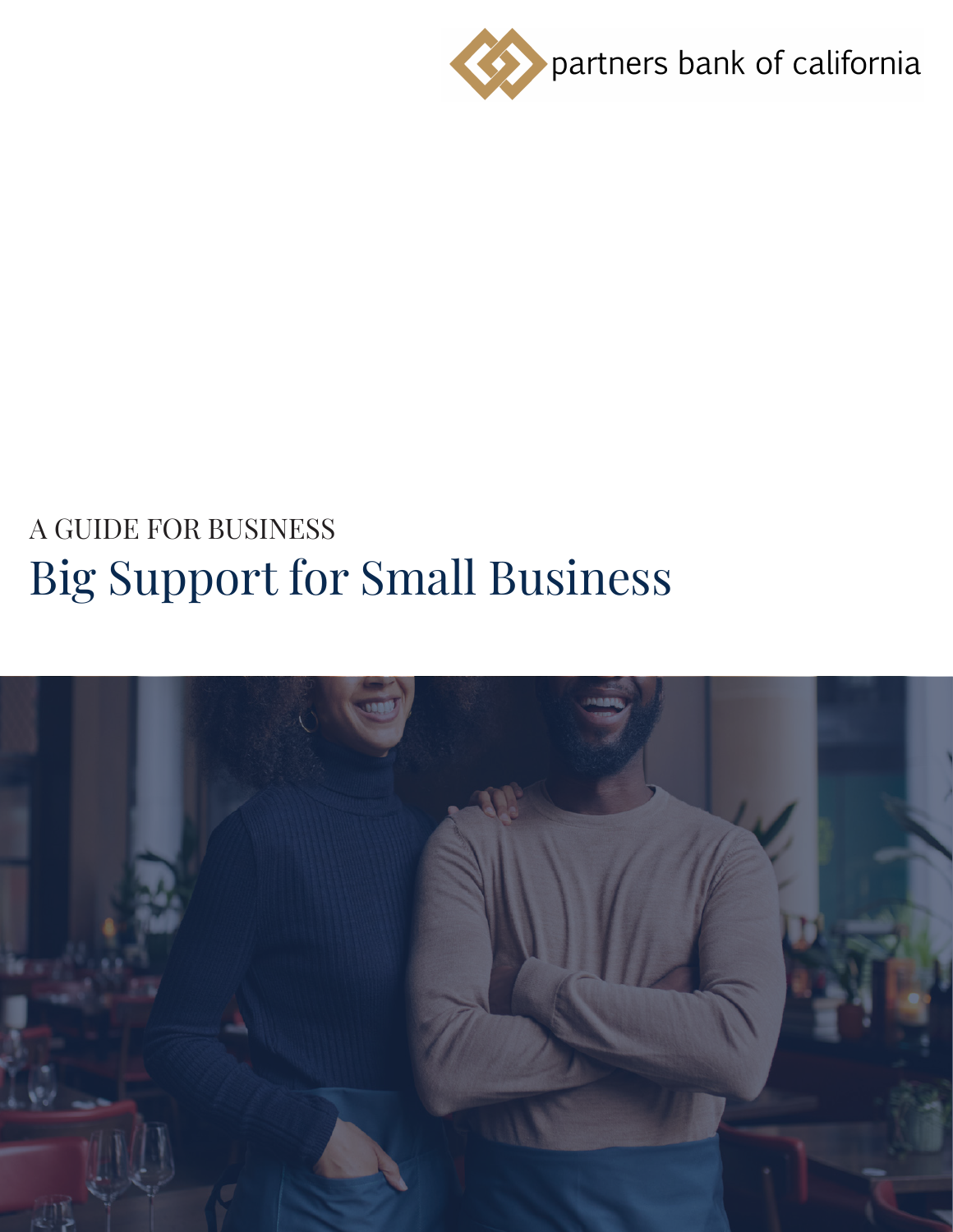### BIG SUPPORT FOR SMALL BUSINESS Introduction

It pays to know what you need. Your small business may need a variety of deposit services and credit products. Deposit services range from how your business accepts payments from customers to how you handle cash requirements. Credit needs include getting a loan for inventory, new hires, and expanding your business. Maintaining good credit and avoiding scams are also important for your small business. Here are some ways to keep you and your business on the road to success.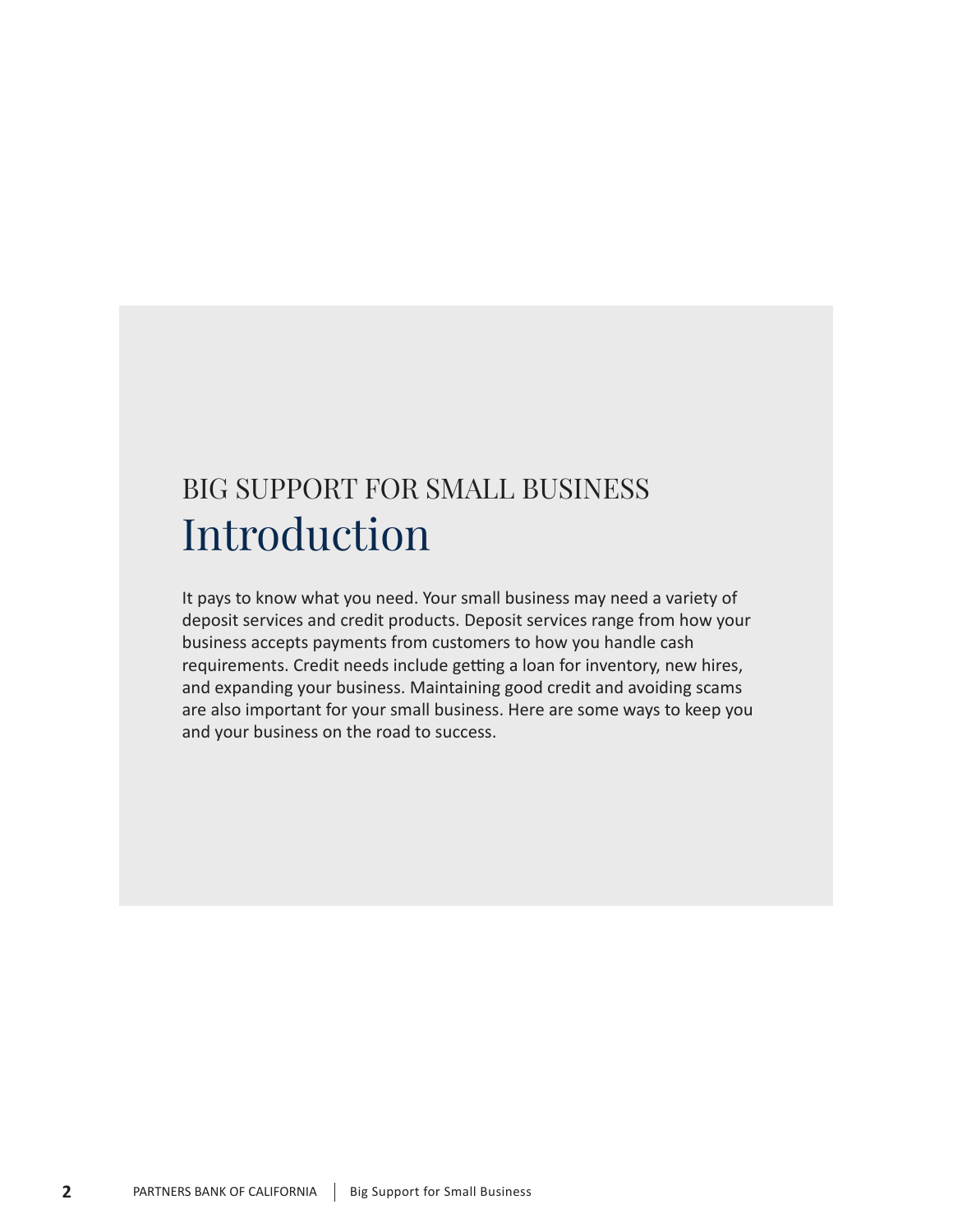### Personal and business deposit accounts

#### Keep your personal and business accounts seperate. Here's why:

- The separation makes it easier to authorize employees to handle day-to-day business banking tasks on behalf of your business without accessing your personal accounts.
- The Internal Revenue Service recommends separating your personal accounts to make recordkeeping easier for tax time.
- Some consumer laws do not apply to business accounts for example, the Electronic Fund Transfer Act and Regulation E, which establish liability limits for unauthorized electronic fund transfers, error resolution procedures, and certain disclosure requirements; and the Truth in Savings Act and Regulation DD, which require disclosures about the terms, fees, and other features of deposit accounts.

#### There are some services your bank can provide to support your business that might not be available for personal accounts:

- Business deposit accounts help establish contactless customer payments, credit cards, or checks specifically for your business, which can make transactions with customers and suppliers more efficient to handle.
- Find an account that best suits your business needs. Rates, fees, and options vary from bank to bank, so shop around to make sure you find the best option for your business.

## Maintain a good business credit history

If you are an established business, having good credit history may help you negotiate better terms on loans, which in turn can help save you money. Loans to most new businesses are reviewed based on the personal credit of the owner.

### Applying for a business loan

Manage your business credit well to increase the likelihood of getting approved for a loan when you need it. Good credit also helps you qualify for better loan terms. The U.S. Small Business Administration (SBA) has helpful tips on how to get a small business loan. If you find it difficult to get a traditional business loan, you might consider an SBA-guaranteed loan. The SBA has additional tips on how to fund your business activities.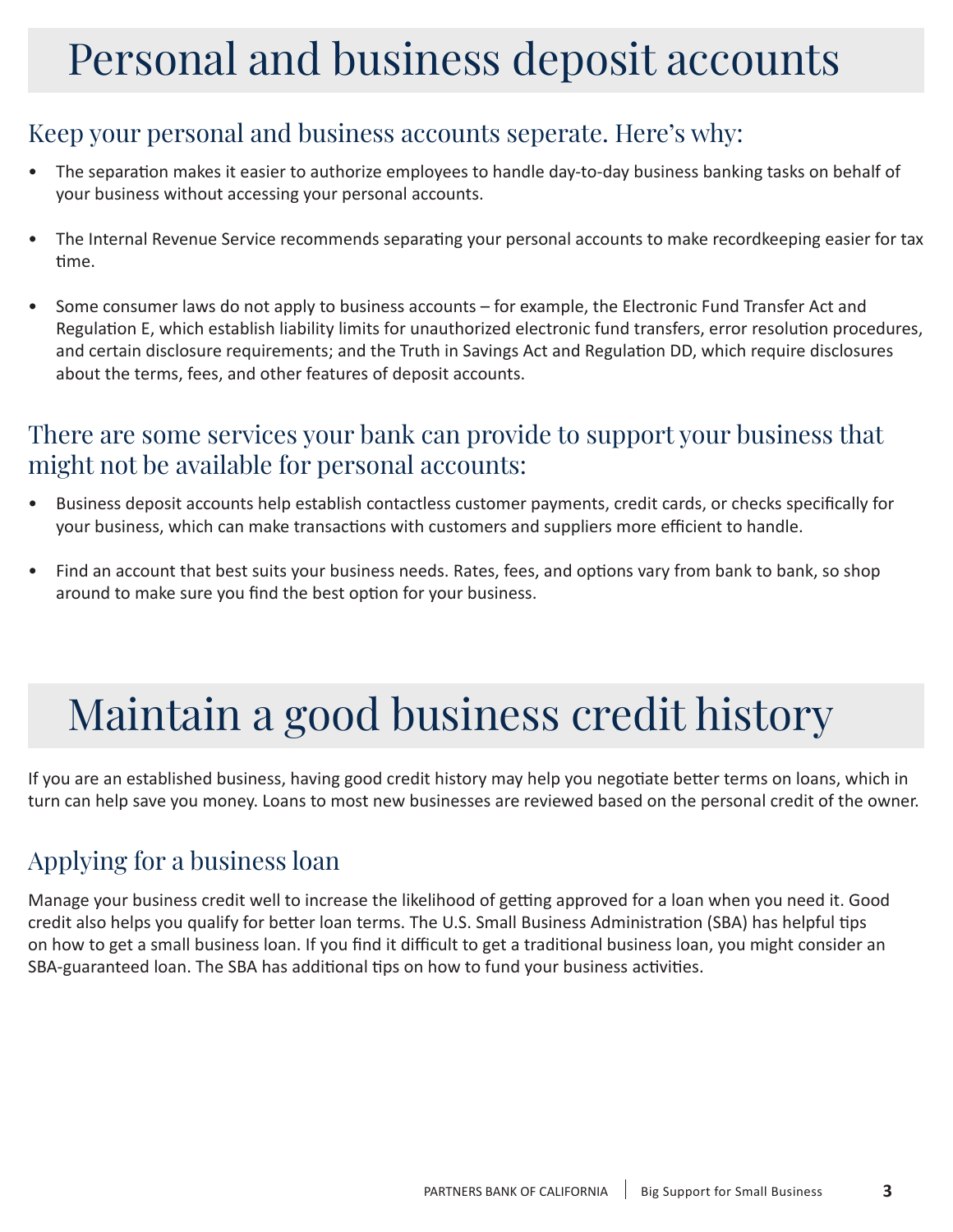### Monitoring your personal and business credit

An accurate credit history will help you guard against identity theft and avoid unexpected credit issues when you go to apply for a loan.

- The Consumer Financial Protection Bureau (CFPB) offers ways to check for errors and how to resolve them, if you discover any.
- For your business credit, the SBA has information on how to monitor and check for data accuracy.

### Avoid scams targeting small businesses

Scammers are out there and will do what they can to exploit your business. Here are a few scams to watch out for, so you can protect your business and your money.

#### Ransomware

Ransomware is a type of malware created to lock or encrypt files on an electronic device like a smart phone or computer. The sender of the ransomware then demands a ransom—generally in the form of a digital asset—in exchange for unlocking or decrypting the information on your electronic device. The scammer typically threatens to publicly disclose or sell the compromised information, if the ransom is not paid. If you believe your business is a victim of a ransomware attack, contact law enforcement immediately. You can also contact a local field office of the Federal Bureau of Investigation (FBI) or U.S. Secret Service to report a ransomware attack and ask for assistance.

### Phishing

Phishing is a term for scams commonly used when a criminal uses email to ask you to provide personal financial information. The sender pretends to be from a bank, a retail store, or government agency and makes the email appear legitimate. The approach is often threatening or appears urgent in nature. Criminals also use text messaging and phone services such as a live phone call, a "robocall," or a voicemail too. Do not open links or provide financial information unless you are sure of the party who is interacting with you.

#### Smishing

Smishing is similar to phishing, but instead of using email, the criminal uses text messaging to reach you. Same idea, they pretend they are from an organization you might know and trust (such as a bank or the IRS) and try to get your personal information.

### Vishing

Vishing, similar to phishing and smishing, is when scammers use phone services such as a live phone call, a "robocall," or a voicemail to try to trick you into providing personal information by sounding like a legitimate business or government official.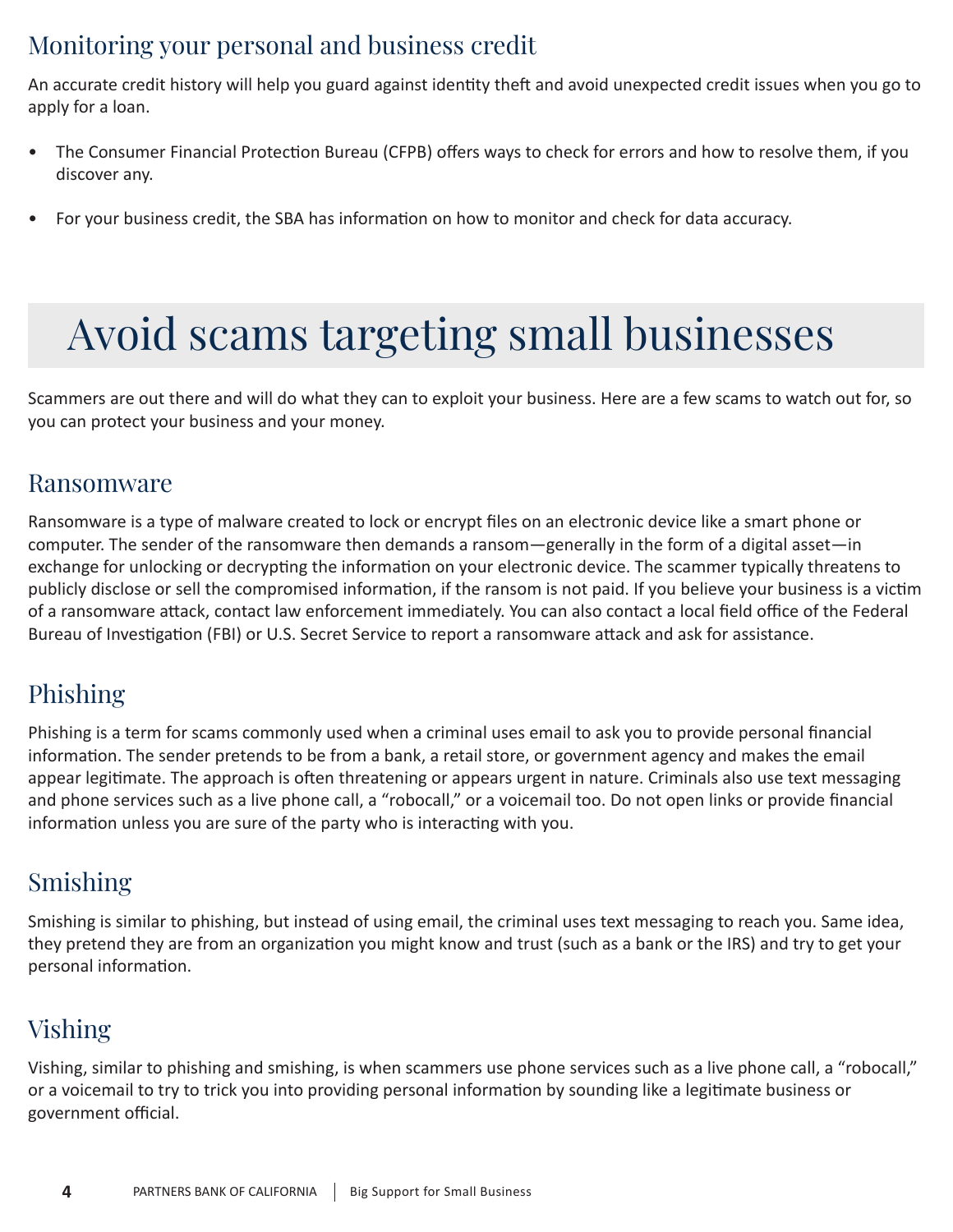### Make the right choices for your business

Making sure you choose the right bank for the services you need for your business is really important. Separating your personal accounts from your business deposit accounts is not only a practical way to run your business, it is also more efficient. Maintaining good business credit will certainly improve the likelihood of getting approved for a loan when your business needs it. Lastly, stay on the lookout for scams to help protect your business' interests.

### Interested in learning more?

For additional information, please visit fdic.gov/resources/consumers.

You can also visit our Resource Center on pbofca.com or contact support@pbofca.com.

If you have any questions or need assistance regarding online banking or any of our products and services, please give us a call at (949) 732-4000 or (323) 556-6544, or email us at onlinebanking@pbofca.com.